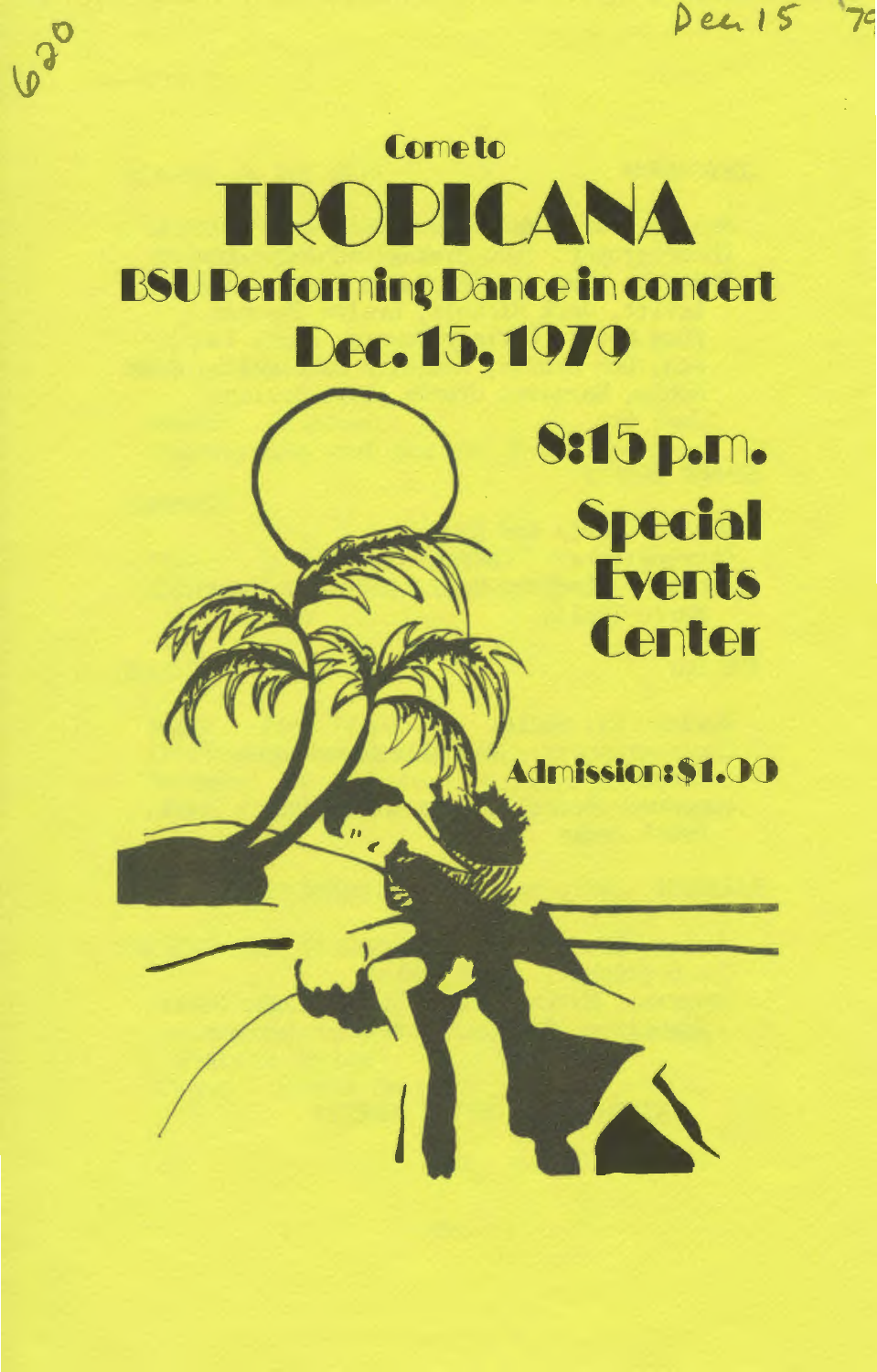### **COPACABANA**

Music: Barry Manalow 01oreography: Don Brokaw and Julie Levitt Dancers: Sue Bauman, Susan Cory, Julie Levitt, Jack Nichols, Evelyn Sheehan, Doug Coats, Chrissy Bowers, Debra Tomblison, Don Brokaw, Rochelle Hazelworth, John Noble, Margaret Grenke, Lisa Boylan, Jodj Fry

#### SUMMER BREEZE

Music: Seals and Crofts Choreographer: Therese Hagen Dancers: Barbara Boylan, Therese Hagen, Marie Tomlin

### THE DAY

Music: Uri Geller Choreographers: Rochelle Hazelworth, Patti Clark Dancers: Rochelle Hazelworth, Patti Clark, Pearl Jenks

#### PARADISE

Music: Grover Washington 01oreographer: Denise Minor Dancers: Marie Tomlin, Lisa Boylan, Debra Tomblison, Denise Minor

### INTERMISSION OF TEN MINUTES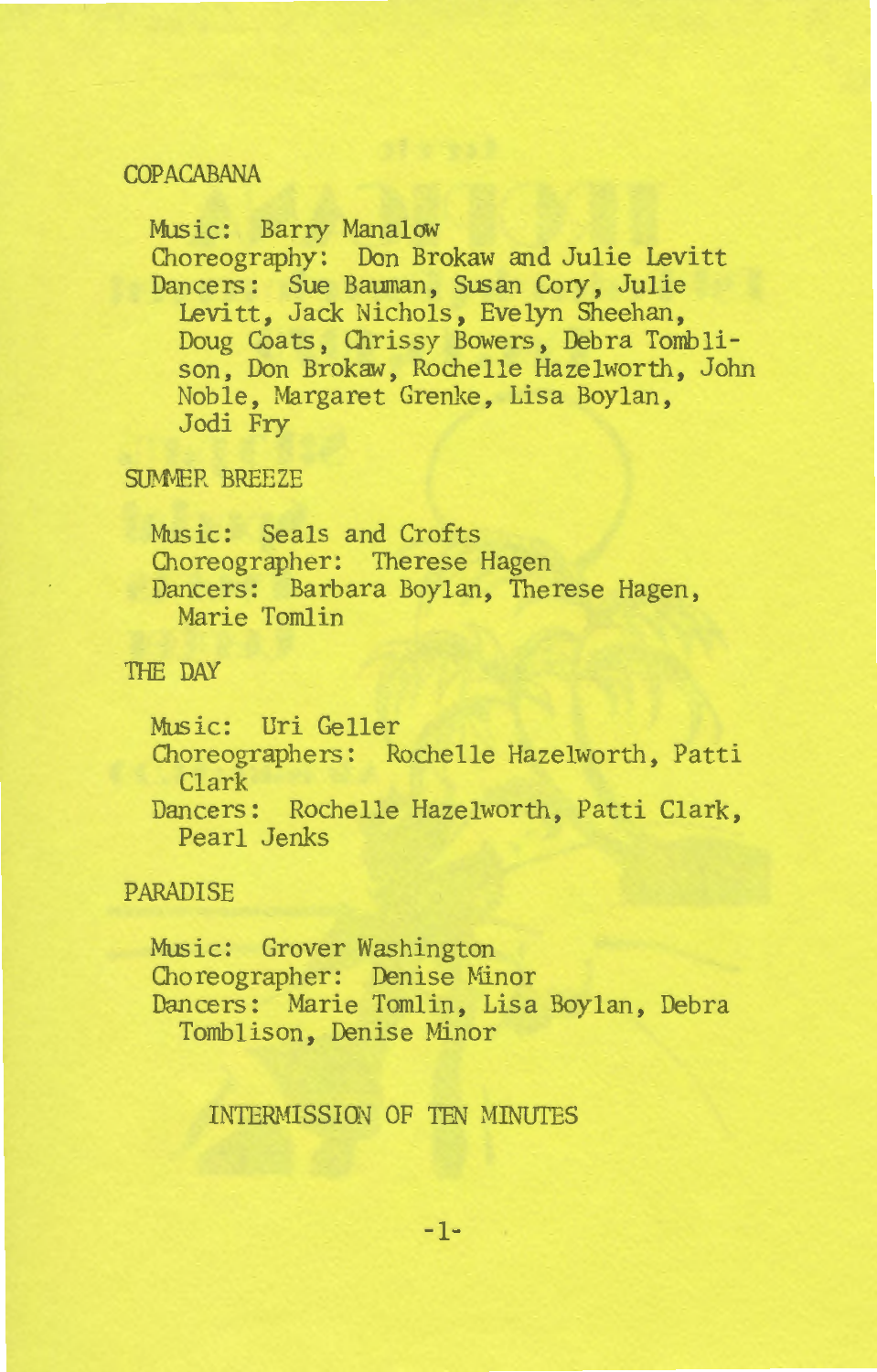## SINGIN' IN THE RAIN

MUsic: Freed and Brown Choreographer: Julie Levitt Dancers: Entire Cast (Firsttimeontap)

## FLIGHT OVER RIO

Music: Al DiMeola Choreography and dancer: Ruthi Armstrong

#### **SUPERMAN**

Music: Herbie Mann Choreographers and dancers: Evelyn Sheehan, Don Brokaw

BODY HEAT

Music: Pink Lloyd Choreographer: Marie Tomlin Dancers: Denise Minor, Barbara Boylan, Sue Bauman, Missy Munns, and Marie Tomlin

## INTERMISSION OF TEN MINUTES

# MACROKINESIC TRANSCRIPTION

Music: Soundtrack from Carrie Choreographers and dancers: Lisa Boylan, Barbara Boylan Chorus: Female cast